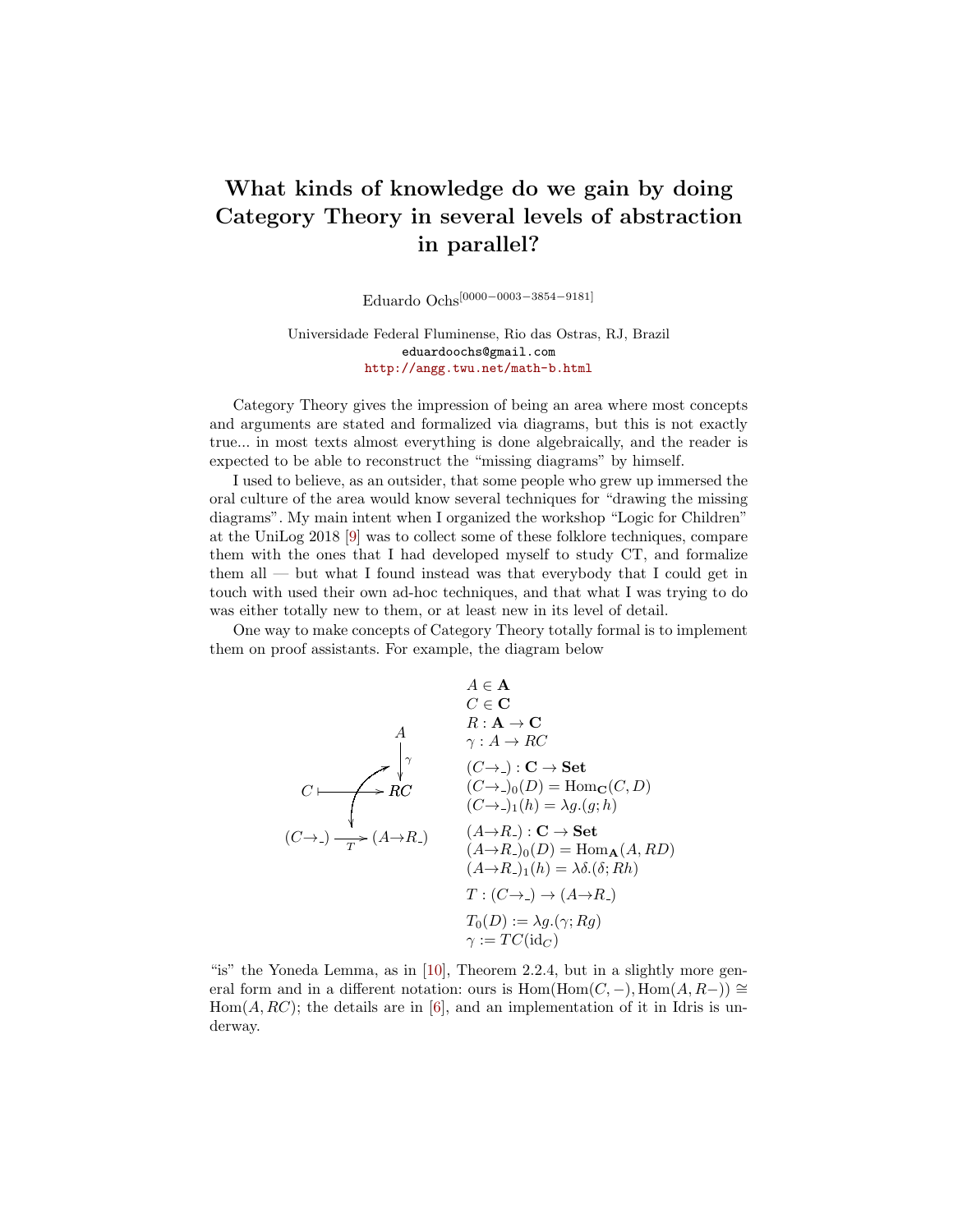## 2 E. Ochs

If we erase the left half of the diagram above we get a "skeleton" for the Yoneda Lemma, in the sense of  $[5]$ , Sections 1 and 12: the full diagram including the right half can be reconstructed from its left half with very few extra clues.

Let's say that a diagram is "formal enough" when its formalization on a type system or on a proof assistant is very easy to obtain, as in the example above — or at least if it is easy to formalize it in a type system if we work only in its "syntactical part", as discussed in Sections 12 and 19 of [\[5\]](#page-3-3). All the diagrams that I am going to present in this talk are "formal enough" in this sense.

Now look at the figure below:



Fig. 1. Three cases of internal views and external views.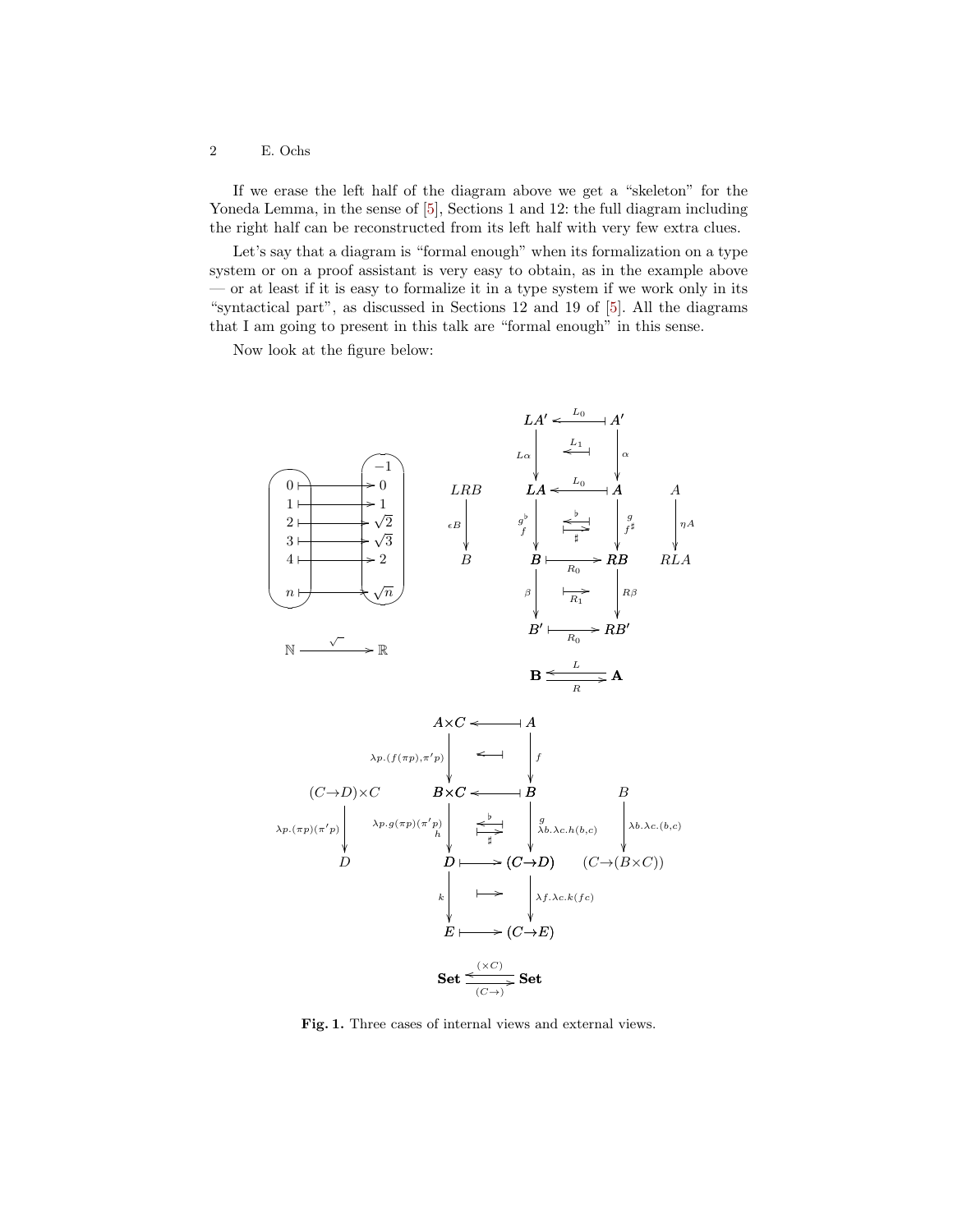It is composed of three subdiagrams, that we will call  $\frac{AB}{C}$ , and each of them is made of external view below and an internal view above. √

Diagram A shows, below, the external view of the function  $\mathbb{N} \to \mathbb{R}$ , and above that its internal view — in which one of the arrows,  $n \mapsto \sqrt{n}$ , shows the action of on a generic element, and the other ' $\mapsto$ ' arrows, like  $3 \mapsto \sqrt{3}$  and  $4 \mapsto 2$ , show substitution instances of  $n \mapsto \sqrt{n}$ , maybe after some term reductions. Compare this with, say,  $[4]$ ,  $[10]$ ,  $[1]$  — they use external and internal diagrams but they don't make the distinction between  $\hookrightarrow$ ' and  $\hookrightarrow$ ', and this makes their diagrams hard to formalize.

Diagram B shows the external view of a (generic) adjunction  $L \dashv R$ , and above it its internal view. The nodes and arrows above B are objects and morphisms in **B**, and similarly for the nodes and arrows above **A**. The ' $\mapsto$ ' arrows of the internal view are now of three kinds: actions of functors on objects, actions of functors on morphisms, and "transpositions" coming from the natural isomorphism  $Hom(L-, -) \leftrightarrow Hom(-, R-)$ . Diagram C is essentially the same as B, but for a particular adjunction:  $(\times B) \dashv (B \rightarrow)$ . Note how the diagrams B and C have exactly the same shape — but our diagrams for internal views are much bigger than the corresponding external views.

In this talk I will present, in a way accessible to non-specialists, how to work with diagrams for generic cases and particular cases in parallel and how to transfer knowledge from the general to the particular and back (as in [\[8\]](#page-3-4) and [\[7\]](#page-3-5)), how to build internal diagrams in slightly harder cases than the example above (i.e., in monads!), and how to do the opposite of the categorists' habit of "getting rid of the variables" (as in Part I of [\[3\]](#page-2-2)).

I know how to show formally, using type systems and λ-calculus, what kinds of knowledge and intutions we can obtain easily, and almost automatically, by working at the same time in parallel diagrams like: with  $\lambda$ -terms/without, general/particular, and external/internal; but I don't know yet how describe these kinds of knowledge and intuitions in terms that are less mathematical and more philosophical, like for example what Ralf Krömer's did in his book [\[2\]](#page-2-3) and in its slides for his keynote talk in [\[9\]](#page-3-0), available from the web page of the workshop  $\cdot$ and this is one of my main reasons, or excuses, for trying to present these ideas to non-mathematicians.

## References

- <span id="page-2-1"></span>1. Fong, B., Spivak, D.I.: Seven Sketches in Compositionality: An Invitation to Applied Category Theory. Cambridge (2019), [http://math.mit.edu/~dspivak/](http://math.mit.edu/~dspivak/teaching/sp18/7Sketches.pdf) [teaching/sp18/7Sketches.pdf](http://math.mit.edu/~dspivak/teaching/sp18/7Sketches.pdf)
- <span id="page-2-3"></span>2. Krömer, R.: Tool and Object: A History and Philosophy of Category Theory. Birkhäuser (2007)
- <span id="page-2-2"></span>3. Lambek, J., Scott, P.: Introduction to Higher-Order Categorical Logic. Cambridge (1986)
- <span id="page-2-0"></span>4. Lawvere, W., Schanuel, S.: Conceptual Mathematics: A first introduction to categories. Cambridge (1997)